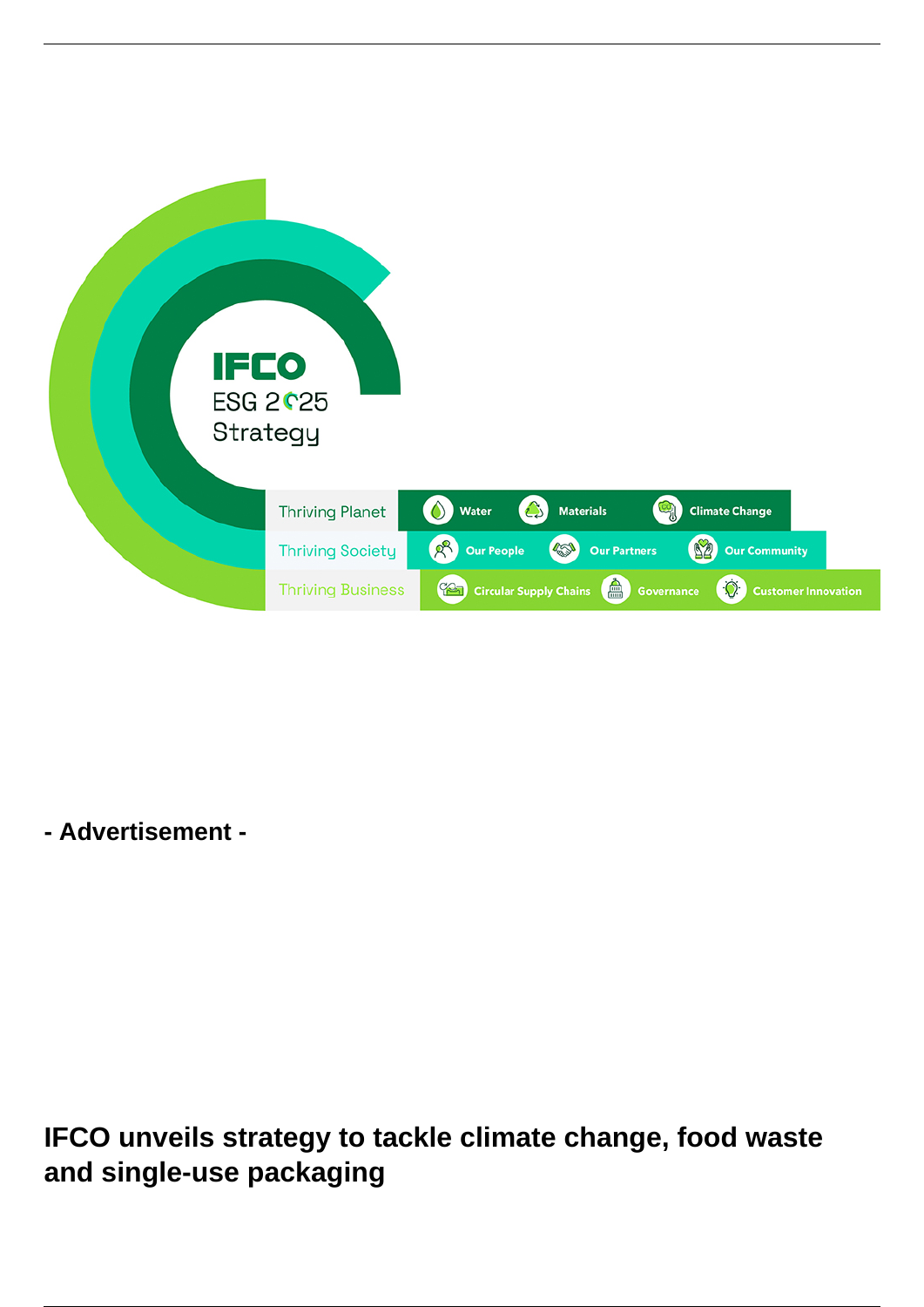November 17, 2021

**[IFCO](https://www.ifco.com/)** announced its comprehensive ESG (Environment Social Governance) 2025 strategy to thrive in the circular economy. The main objectives include combating climate change, embracing diversity and inclusion as well as reducing food waste and single-use packaging. Along with the ESG strategy, IFCO also published its first standalone ESG Report. The comprehensive report focuses on key material topics for the business in the areas of Thriving Business, Thriving Planet and Thriving Society and conforms to global reporting standards, including the Global Reporting Initiative, Sustainability Accounting Standards Board and United Nations Global Compact.

IFCO's business model fosters the principles of circular economy since the company was founded almost 30 years ago. Recently, the European Lift-Lock range of RPCs was awarded the Cradle to Cradle Certified Silver certification. IFCO RPCs are reused up to 120 times, cleaned, disinfected and granulated at the end of their life cycle to produce new containers. This process offers numerous environmental benefits. For example, IFCO enables significant CO2, water and energy savings compared to single-use packaging, as well as reducing solid and food waste. As the global market leader in the sustainable transport of fresh food, IFCO wants to enable producers, retailers and consumers to do their part to protect the environment and create a resource-efficient supply chain. In 2021 alone, IFCO customers reduced the carbon footprint in their supply chain by up to 60 percent compared to using single-use packaging.

## **New strategy intensifies efforts for resource-efficient supply chains**

IFCO has already taken numerous measures to make its business operations more environmentally friendly. For example, materials are recycled and, at the end of their life cycle, reused to produce new IFCO RPCs. This is one of the reasons why IFCO has received Cradle to Cradle certification at Gold level in Material reutilization. In addition, IFCO reduces CO2 emissions by optimizing its network and using multimodal transport. The company is also improving technologies in its washing centers to maximize water reuse and reduce energy consumption through closed-loop systems. IFCO also works with food banks around the world, reducing food waste and supporting people in need.

"We have already achieved considerable success with our measures to be more environmentally friendly. At the same time, we acknowledge that it is time for further action. Together with our partners, we are working every day to make our business model even more sustainable. Our new ESG strategy helps us to fulfil our purpose to make fresh grocery supply chains sustainable and have a meaningful positive impact on our planet and society," said Michael Pooley, CEO at IFCO.

IFCO has also recently become a signatory of the UN Global Compact supporting its Ten Principles, reinforcing its commitment to human rights, labour standards, the environment and anti-corruption.

IFCO's ESG strategy to thrive in the circular economy focuses on three main pillars:

**Thriving Business**: IFCO aims to make fresh food supply chains resilient to the challenges of the future through circular economy, innovation and best-in-class governance. Specifically, the company aims to double the environmental benefits it generates in its customers' supply chains as well as implementing adequate policies, trainings and expanding customer collaboration programs.